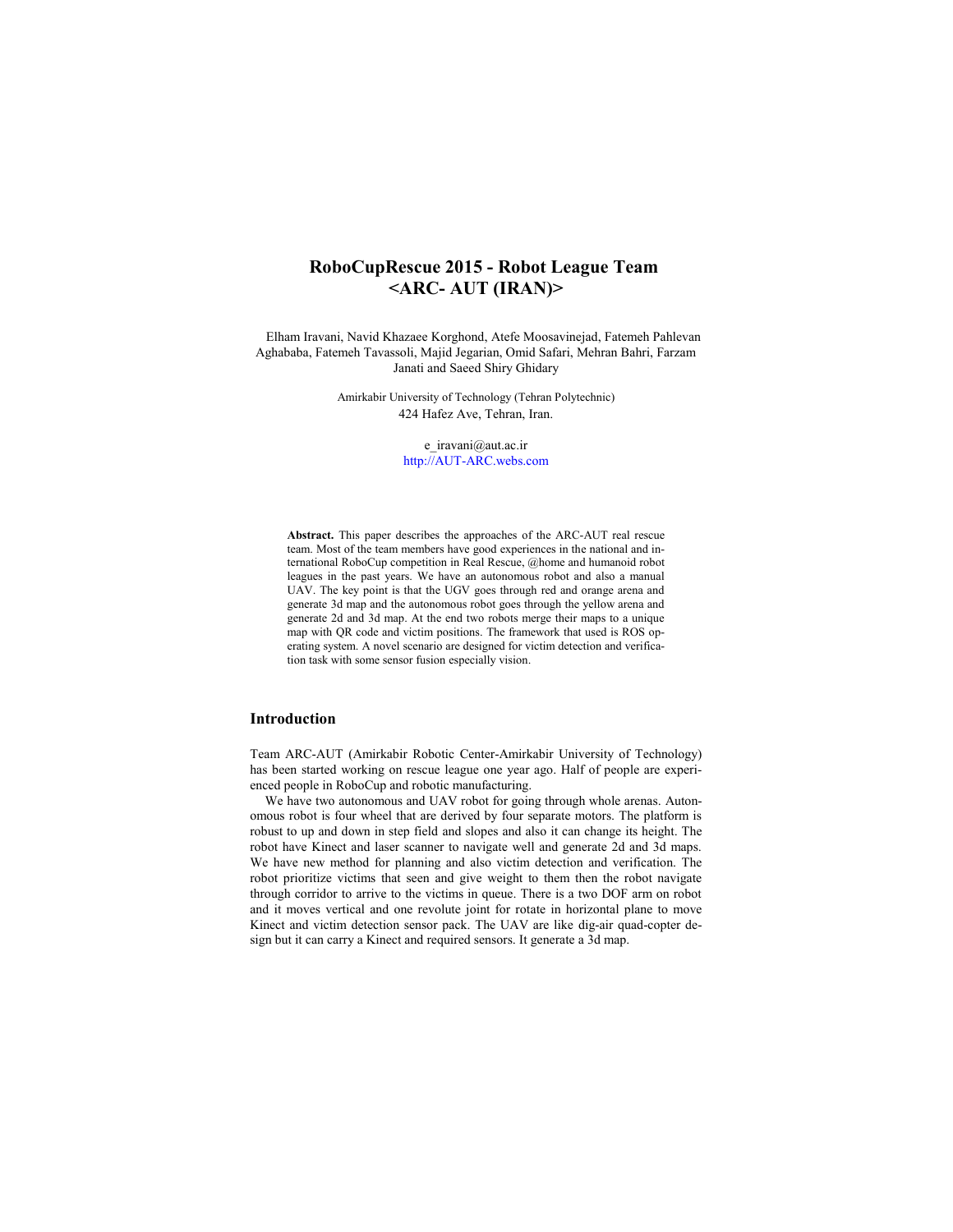At the end of the mission, both map that generate by the robots send to the operator station system to combine. Then the map has the whole arena with victim and QR code positions.

For software development, we continued using ROS framework which is being used by teams in ARC- AUT since 2013 [1][2]. ROS concepts help the developer to easily manage processes and keep the modules as simple as possible so debugging the whole process of a robot's behavior would not be challenge. Lots of work is done in the open-source community of ROS in form of ROS packages then we could save lots of time and energy and focused on improving algorithms instead of writing everything from scratch. [3]

## **1. Team Members and Their Contribution**

|   | Elham Iravani                        | Team Leader, SLAM, Navigation       |  |  |  |
|---|--------------------------------------|-------------------------------------|--|--|--|
|   | and Control, ROS framework, Behavior |                                     |  |  |  |
| ٠ | <b>Navid Khazaee Korghond</b>        | ROS framework, SLAM, Navigation     |  |  |  |
|   | and Control, Behavior                |                                     |  |  |  |
| ٠ | <b>Atefe Moosavinejad</b>            | SLAM, Navigation and Control        |  |  |  |
| ٠ | Fatemeh Pahlevan Aghababa            | Behavior, ROS framework             |  |  |  |
| ٠ | <b>Shirin Reyhanian</b>              | Behavior (especially UAV)           |  |  |  |
|   | <b>Edvin Babaians</b>                | ROS framework, SLAM                 |  |  |  |
|   | <b>Fatemeh Tavassoli</b>             | Vision                              |  |  |  |
|   | Majid Jegarian                       | Team manager, Mechanic member       |  |  |  |
|   | Omid Safari                          | Autonomous Mechanic Leader          |  |  |  |
| ٠ | Mehran Bahri                         | <b>UAV Mechanic Leader</b>          |  |  |  |
|   | Farzam Janati                        | Electronic member                   |  |  |  |
|   | <b>Omid Baei</b>                     | Mechanic Supervisor                 |  |  |  |
|   | Shervin Fallahnejad Rostamkolaei     | Motion Control, Electronic Supervi- |  |  |  |
|   | sor                                  |                                     |  |  |  |
|   | Kiarash Kohansal Nodehi              | Mechanic member                     |  |  |  |
|   | Vahid Aberoumand                     | Electronic member                   |  |  |  |
|   | Dr. Saeed Shiry Ghidary              | Advisor                             |  |  |  |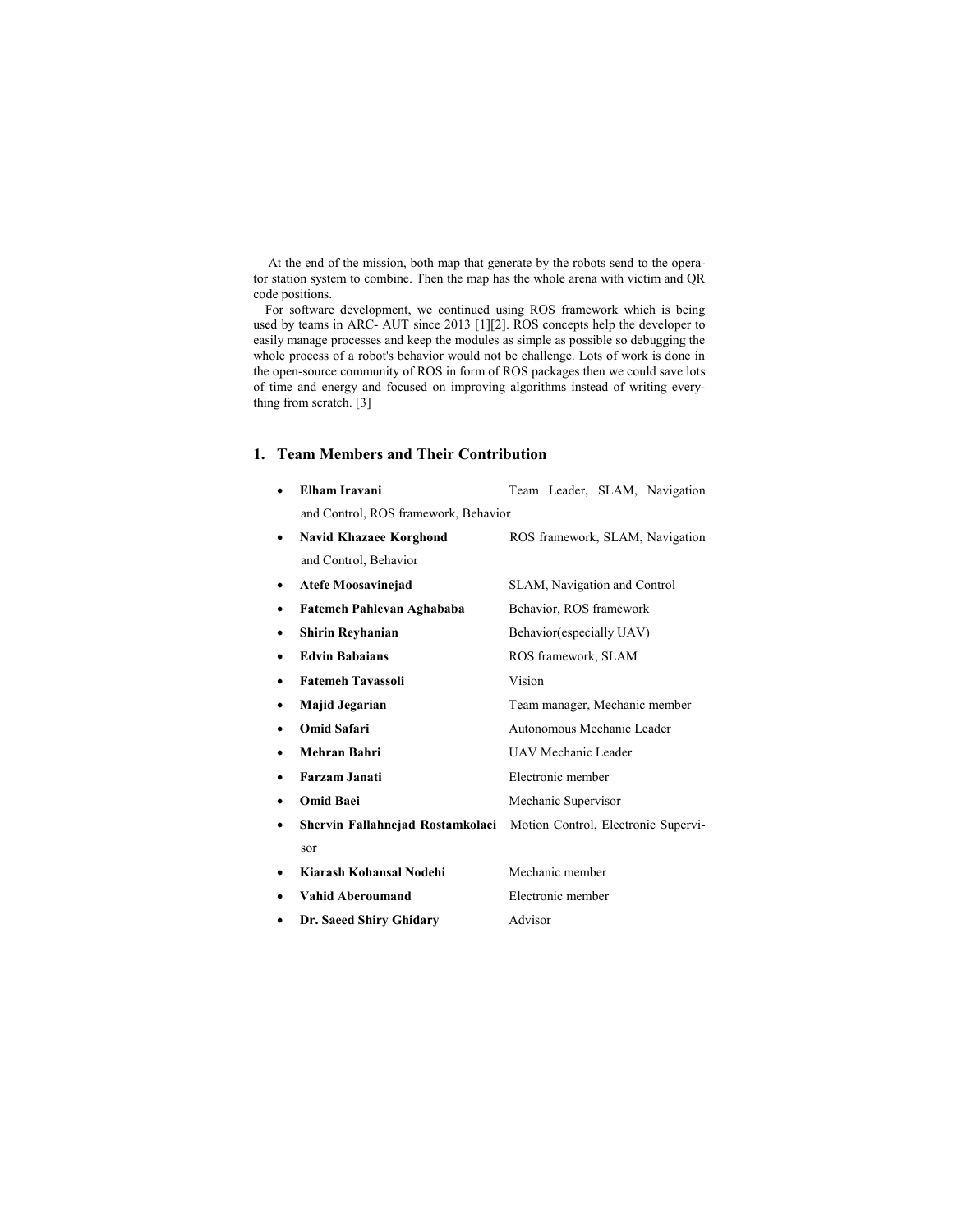### **2. Operator Station Set-up and Break-Down (10 minutes)**

The whole system contains two robots (Autonomous Robot and UAV Robot). There are two laptops, one joystick for UAV manual control, and one access point for Wireless connection to robots.

In the station, operator can monitor views and information which are received from both robots. Then, he responds them to reject or accept the situation over wireless and laptops. We need 3 persons to operate autonomous robot, UAV, and station pack. The whole system for operator station will bring in a package and two robots carried to the beginning point in arena. They are responsible to turn on and set the robots and station pack. Then they should test the wireless connection throughout the whole system.

### **3. Communications**

We use a wireless access point in the station and a USB wireless which is connected to the mini pc on autonomous robot to send/receive data to/from operator station over 5.0 GHz network. Also, we have a 2.4 GHz wireless connection for UAV.

| <b>Rescue Robot League</b> |                     |               |  |
|----------------------------|---------------------|---------------|--|
| ARC-AUT (IRAN)             |                     |               |  |
| Frequency                  | <b>Channel/Band</b> | Power<br>(mW) |  |
| 5.0 GHz - 802.11a          |                     | 35            |  |
| $2.4$ GHz - $802.11$ b/g   |                     |               |  |

## **4. Control Method and Human-Robot Interface**

Since the robot is fully autonomous, no person included in the communication and no command will send from the operator station. The robot explores the environment prior to victim location and it develops the 2D and 3D map. First, it finds the victims. Then, it sends information including temperatures, CO2 levels, voices, victims' motions, and images containing eye charts and hazard signs to the operator station.

A GUI designed by rqt [4] in ROS that all monitoring data can appear on it. The raw data from sensor sends to the mini pc. Then, it processes them and modifies them to more reliable information. Afterwards, it alerts the operator of the suspicious conditions.

The processor in autonomous robot is Gigabyte Brix GB-BXi7-4500 which is used for all on board processes.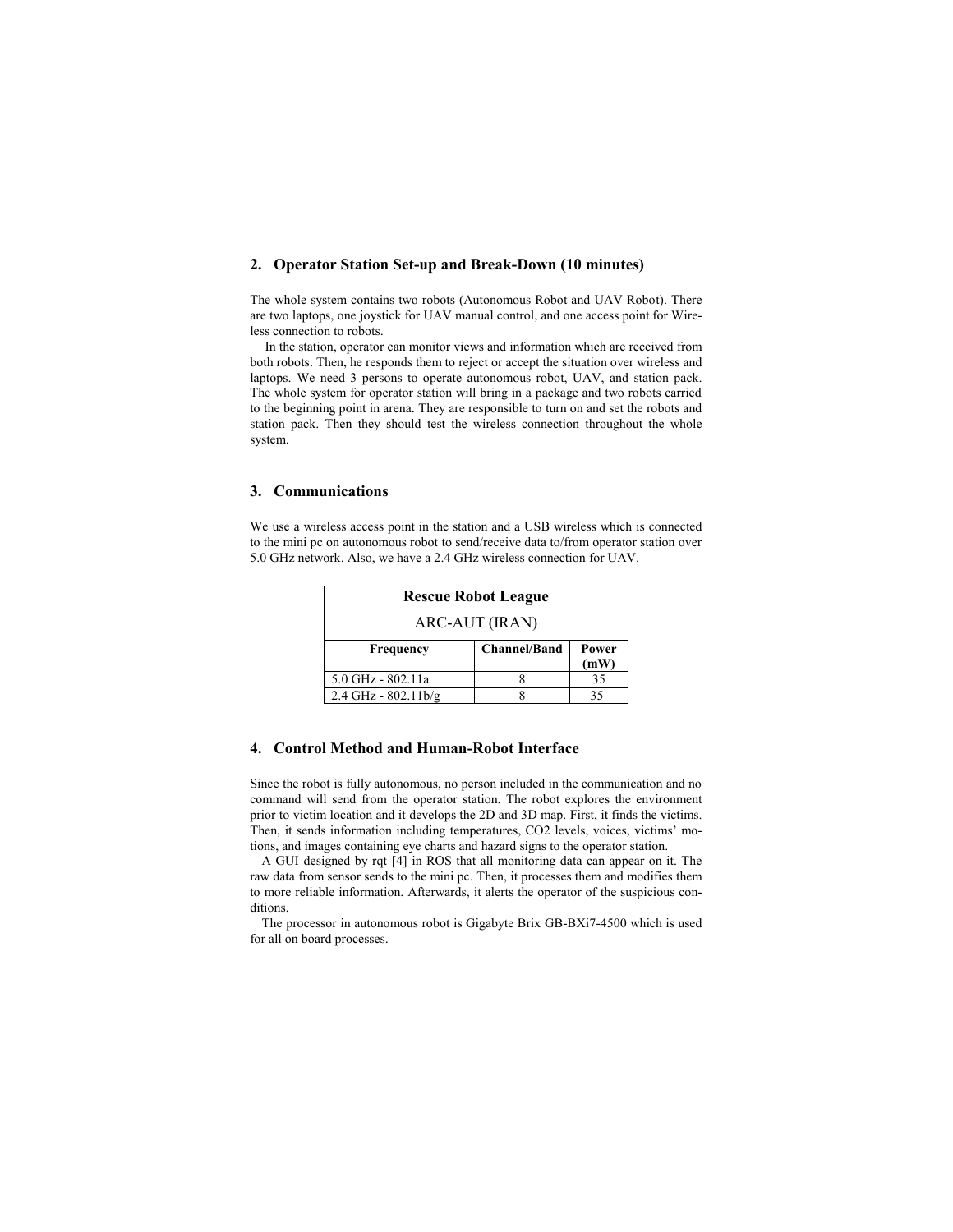A flight control module based on PX4 autopilot is used to control the Quad-copter. PX4 autopilot is a Low cost open-source autopilot system oriented toward inexpensive autonomous aircraft.<sup>1</sup> The aerial system consists of one UAV that can be controlled manually or autonomously. A remote controller in 2.4GHz Spread Spectrum Technology is used by operator in manual mode to control the robot. In manual mode the operator uses an analog camera mounted in front of the robot, an analog transmitter has is to send the output of the analog camera to the station. The UAV is controlled by an operator. Also, there are victim detection sensors on UAV robot. The operator can monitor the environment that UAV has seen and decide to navigate over the corridors. When the UAV finds a victim, it goes near the victim to detect the signs.

Both UAV and autonomous robots generate 2d and 3d map using Kinect and laser scanner. At the end of the mission the maps will merge and generate a unique map containing QR code and victim position.

The behavior state machine is implemented using ros-smach. Last year one of our laboratory teams (aut-humanoid) started working with this structure and that encourages us to create our behavior structure based on that. [5]

### **5. Map generation/printing**

For SLAM and Navigation, we have used ROS packages from Hector team, hector\_slam [6] and hector\_navigation [7] with a 2D laser scanner. The SLAM begins at the start and our exploration algorithm plans where to go next, based on weather a victim is detected or more exploration is needed.



Fig. 1. Output map from laboratory (using hector slam package [6])

<sup>1</sup> http://en.wikipedia.org/wiki/PX4\_autopilot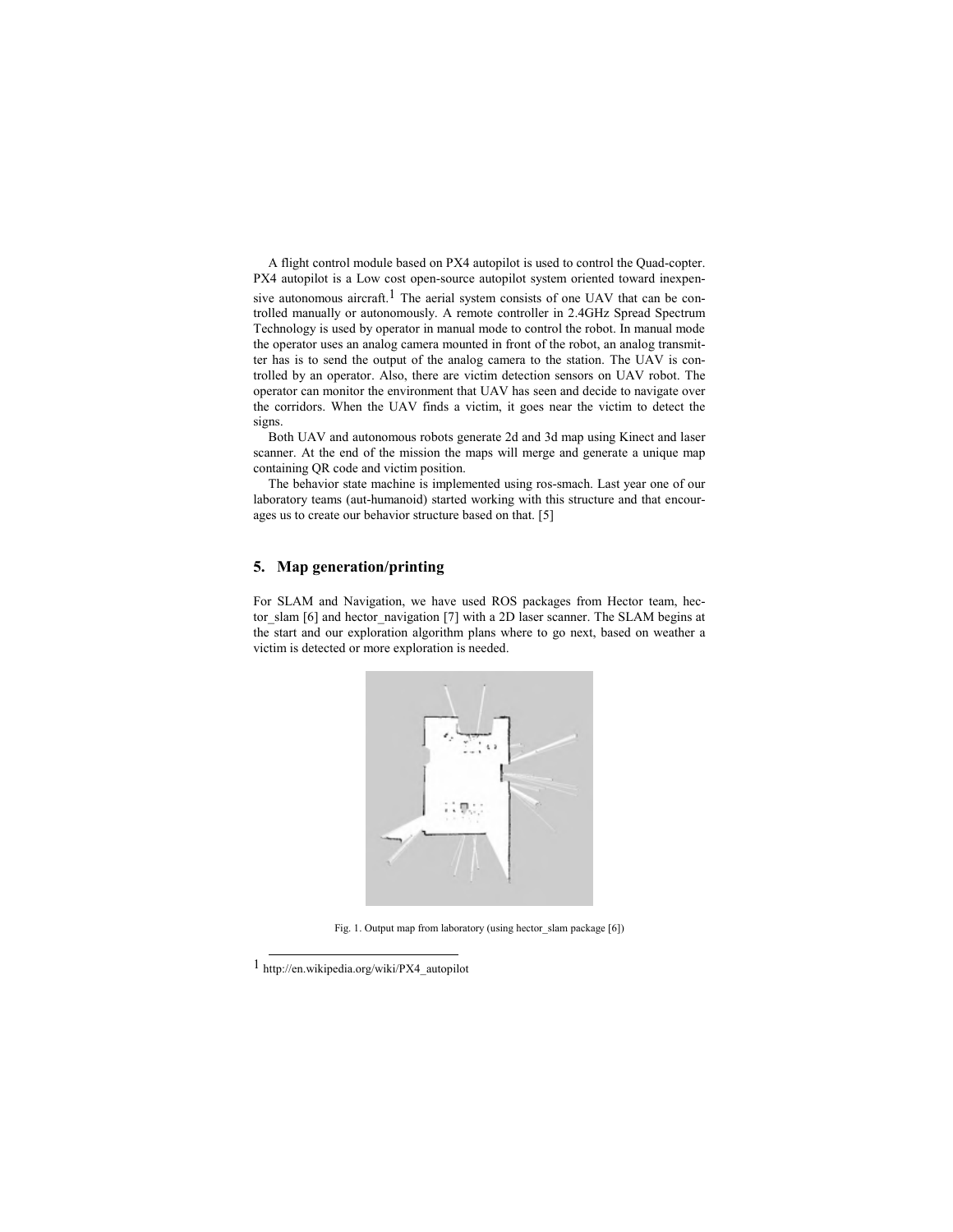We use hector navigation to navigate inside the map area whenever is needed. In addition, we developed our own method for planning the robot motion where more exploration is needed to expand the map for unknown areas. The developed method is based on morphological thinning kernels which thins the extracted corridor and converts it to a skeleton so the planner is able to choose the next point along the middle line.



Fig. 2. Output of thinning algorithm for planning

The UAV robot flies over the walls during each mission and generates a 3D map using the mounted Kinect sensor and a modified version of RGBDSLAMv2[8] which makes it possible to try autonomous flight in further steps. This map is represented as a point cloud and victims are marked where the operator has pushed the related button on the controller. We are generating another map in 2D using the bottom camera. When the operator marks the victim, he will take the robot to a higher point above the victim and an image is taken from that view. These images will be stitched into another aerial map which is generated at the beginning of the mission with the same methods [9], by flying all over the mission's area at the beginning. Victim's position in the taken image is preserved by tracking SIFT features of the area in which the operator has marked the victim, hence it will be available in final 2D map. Further processing can be done if the map has to be visually the same as the generated map by the UGV, as the 3D map is available.

## **6. Sensors for Navigation and Localization**

#### 9 **Laser scanner:**

Hokuyo URG-04LX- F01 Scanning Laser Rangefinder is used in the robot. It is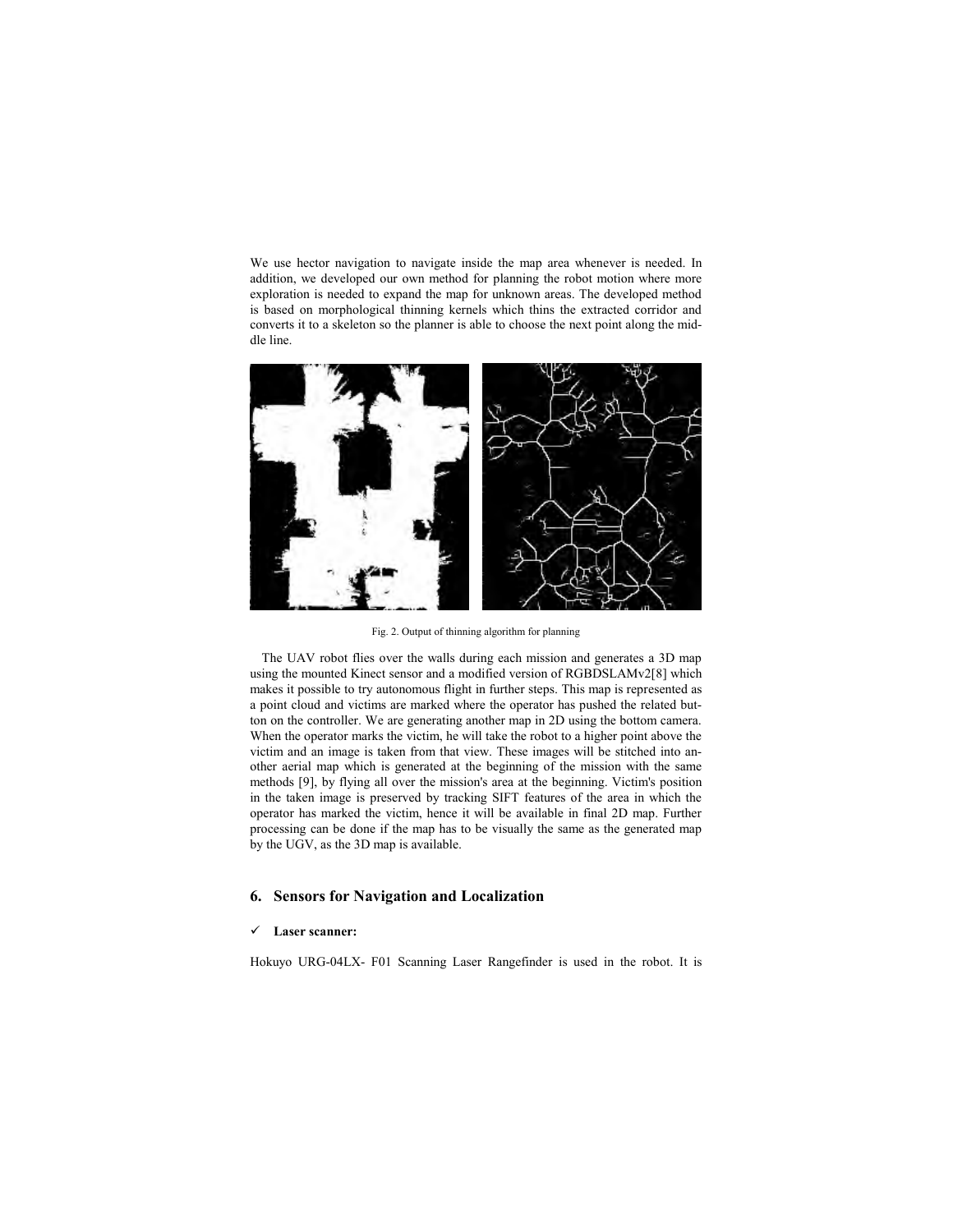mostly used for 2D mapping but can also otter 3D data.

The Hokuyo UBG-04LX-F01 Scanning Laser Rangefinder is a small, affordable and accurate laser scanner that is perfect for robotic applications. The UBG-04LX-F01 is able to report ranges from 20mm to 5.6m (1mm resolution) in a 240° arc (0.36° angular resolution) but it does so much faster than the Hokuyo URG-04LX Scanning Laser Rangefinder. Its power consumption, 12V 375ma, allows it to be used on battery operated platforms. It has the weight of 260 g, range of 20mm to 5600mm  $\times$  240°, accuracy of  $\pm 10$ mm and distance and angle data output with high angular resolution (0.36°). [10] The laser is used by robot for SLAM and Navigation task. The resolution, accuracy and range of view are the important properties that cause using laser.



Fig. 3. Hokuyo UBG-04LX-F01 Laser range finder

#### 9 **Analog camera:**

This camera is mounted in front of the robot and is used to control the robot by the operator, because the video transmitted on Wi-Fi is delayed and not suitable for manual flight.

#### 9 **RGB-D Camera:**

A Kinect sensor is mounted on the UAV to generate 3D maps for each mission. It is also used for our experiments on autonomous flight and victim detection. In manual flight, we have used the depth data from Kinect to help the operator in control of the UAV when it should lower the robot's distance from where the victim is, avoiding collision with the walls. We have also used it as a 2D laser scanner in our experiments, using the ROS package depthimage\_to\_laserscan [11]. We found it promising in obstacle avoidance in tight indoor areas like the mission's areas so it can be used if the UAV needs to move between the walls.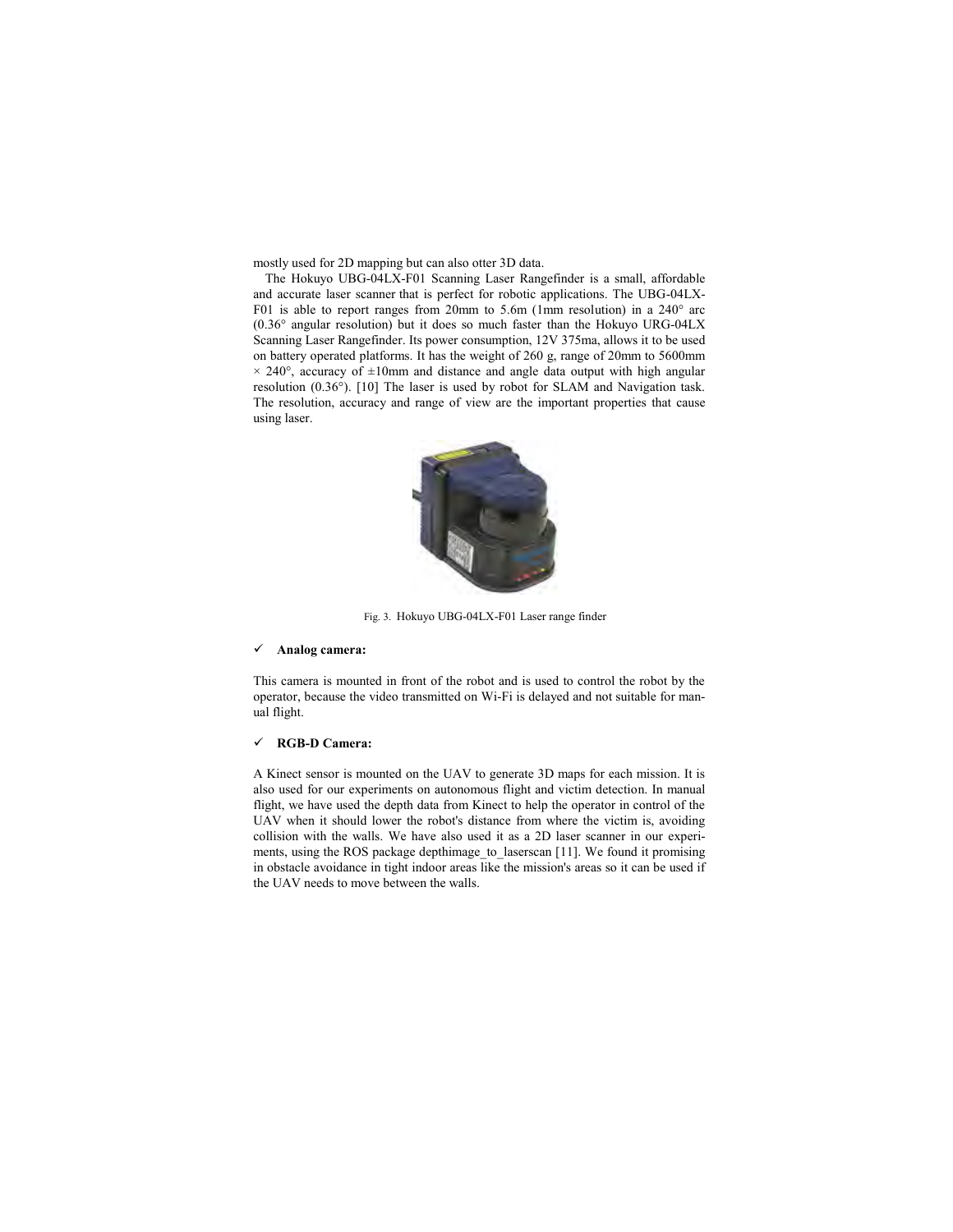

Fig. 4. Kinect

## 9 **Digital Camera:**

A high resolution digital camera is mounted at the bottom of the robot and is used to generate aerial maps and calculating optical flow for navigation purposes. It is also used for tracking visual features of where the victim is marked as described in section 5.



Fig. 5. C920 Logitech

#### 9 **Inertial Measurement Unit:**

We used a GY-86 IMU on the UAV to estimate robot's pose and control its state. We also fused IMU data with optical flow for navigation purposes in our experiments for autonomous flight. Raw data of IMU is used in the control board of UAV to stabilize hover and movements.

The autonomous robot also used this module to stabilize laser range finder and Kinect.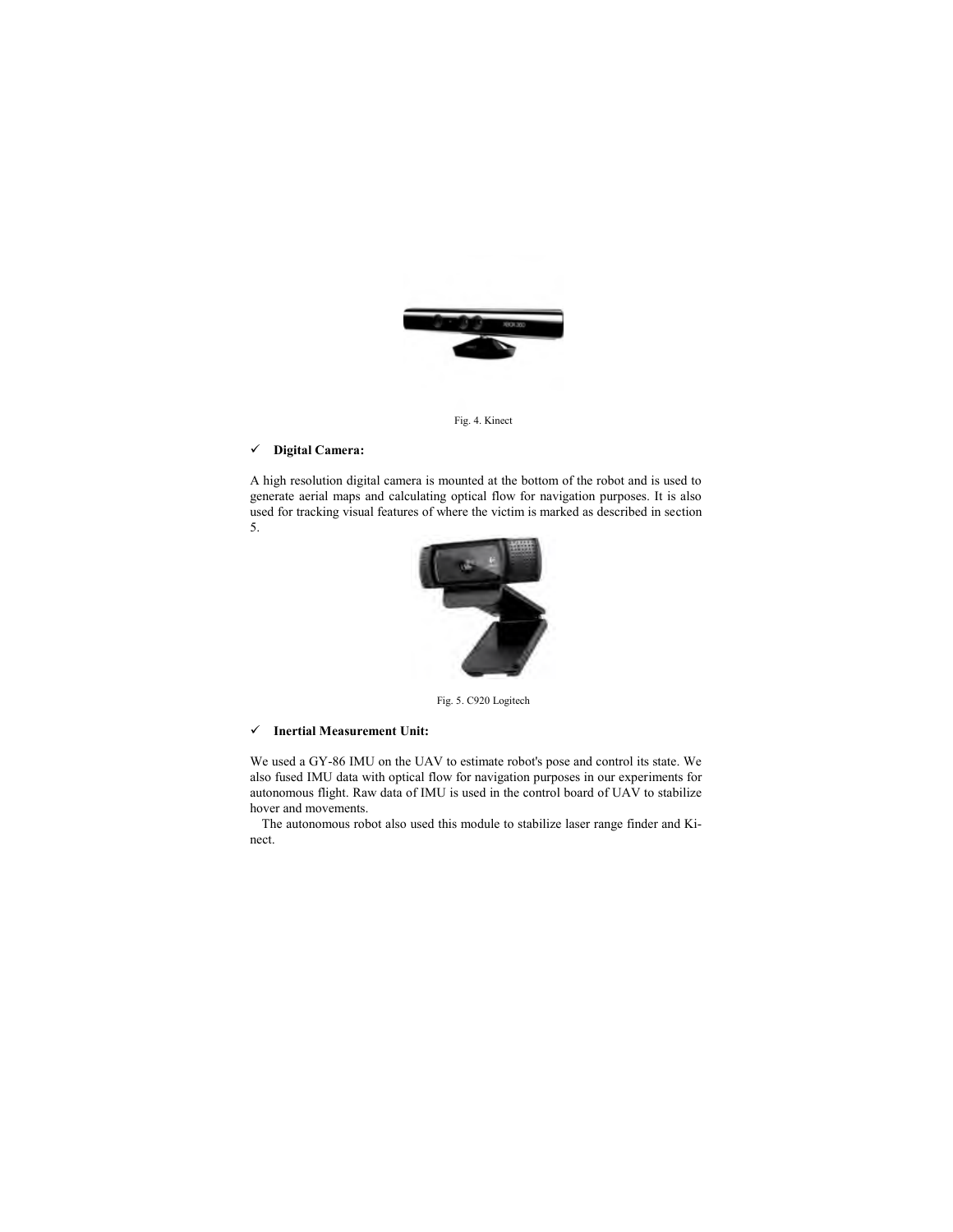

Fig. 6. IMU gy-80

#### 9 **Ultrasound Range Finder:**

This sensor is placed under the robot and is used for altitude control. Besides, there are some of them around the autonomous robot for wall detection.



Fig. 7. SRF08 Ultrasonic

## **7. Sensors for Victim Identification**

### ¾ **Victim Detection and Verification Scenario**

We have designed a multi-sensor fusion platform which detects victims and plans what to do against each one in two phases: Detection and Verification. In the detection phase, robot looks for potential victim candidates and potential places which should be scrutinized more, like a hole in a wall. Possible candidates are detected using three different kind of sensors: The Kinect, two RGB cameras, and heat sensors. Each sensor has a few possible scenarios which may be interpreted as a possible victim:

The Kinect: 3D segmentation of environment is done by detecting planar areas in the depth image, then we can easily look for holes in walls. The RGB image is also used to detect Hazard signs.

RGB cameras: Since the Kinect does not turn around while we are using it for navigation purposes, two RGB cameras are mounted in two sides of the robot to fully cover the environment. We detect the walls by color filters and then run a simple blob detection algorithm on the possible wall areas, which are possible holes in the walls.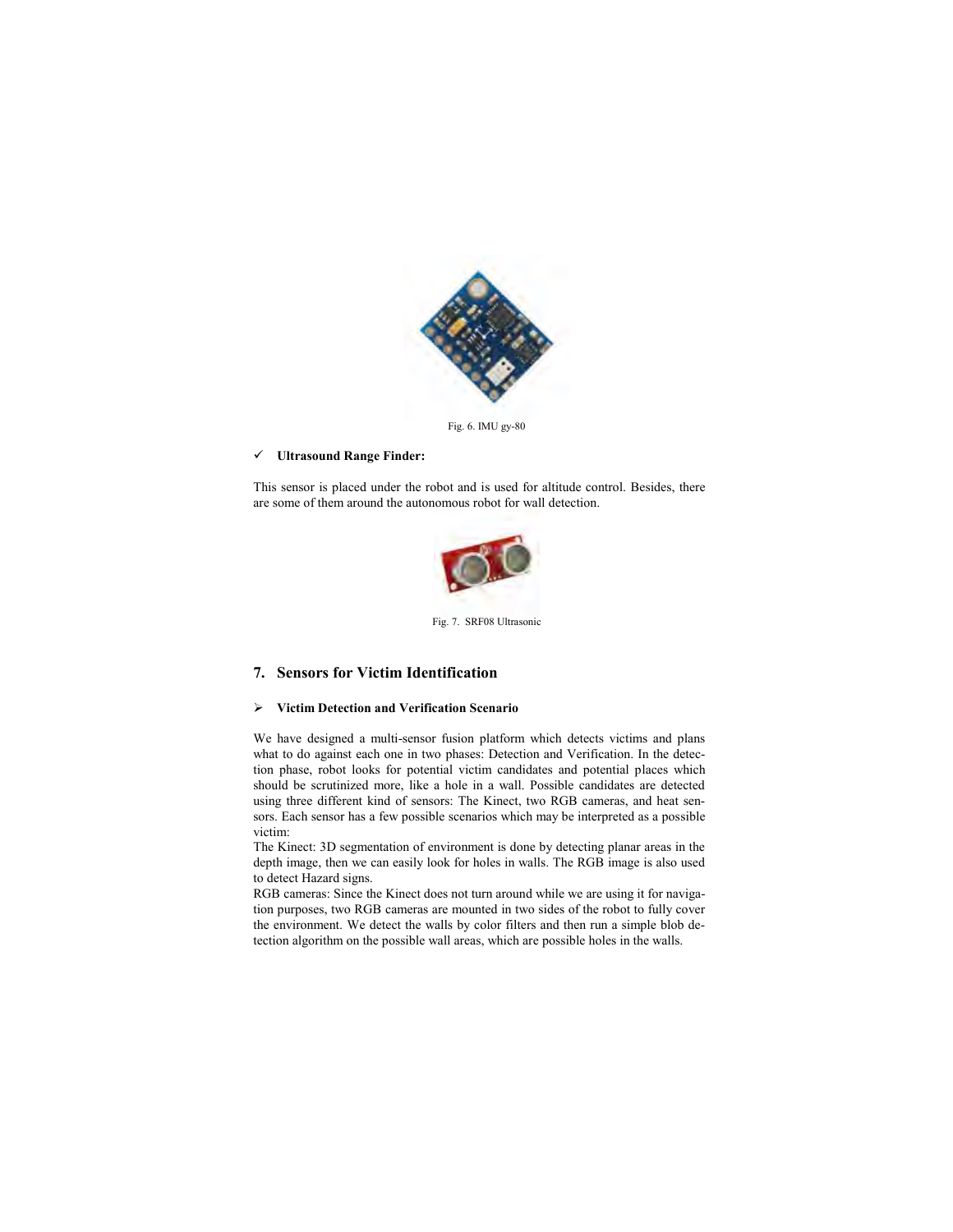Heat sensors: If the robot passes a victim lying on the ground, or left in a box with one or two sides missing, the robot will pass it due to the obstacle avoidance algorithms running in the navigation module, and heat sensors mounted on the will see the heat with a reliable probability. Also, heat in the hole on a wall can be detected by a sensor mounted on the Kinect when the robot is in the proper position against the wall.

These possibilities are calculated in different ROS Services which report their findings to a Verifier service. Since the message includes the type of detection and related information, like "Heat, TEMP" which says detection is done by heat sensor with the value of TEMP, the verifier can plan the proper verification scenario to become sure that there is a real victim, verified by the other sensors. For example, blobs detected on the walls need to be verified with depth image from the Kinect, which obviously implies that the verifier needs to request certain moves from navigation module, e.g. turn left, to verify the detected possible victim. After all, the verifier plans if there is a real victim or more scrutiny is needed, and sends the related data to a planner service. The planner service has a priority list which is filled by candidates' data, like "Hole, X, Y, Z" which has been sent by the verifier. This service plans if the robot has certain victims to mark in the map, or it should navigate to another position to find a real victim, e.g. toward a hole in a wall. During all these phases, new candidates can be added to the list which also has fixed constraints like size, which avoids the robot from continuously switch between possible candidates.

#### 9 **Heat Sensor:**

Both autonomous and UAV robots use heat sensor to measure victim's temperature. There are three of them on autonomous and one of them on the UAV to inform operator form victim's status. TPA81 Infra-Red Thermal Sensor is used. If the robots verify the victim for suitable range of temperature, they will check other victim's signs to ensure about victim existence around.



Fig. 8. TPA81 Infra-Red Thermal Sensor

## 9 **CO2 Sensor:**

The robots use CO2 sensor for completing information about the victims. After a robot found a victim and measured its temperature, it measures the CO2 level as another vital sign.

The K-30(SE-0018 K30 STA) Sensor Module is a maintenance-free transmitter module intended to be built into different host devices that require CO2 monitoring data. It is an accurate, yet low-cost solution for OEMs who want to integrate CO2 sensing into their products. The compact size, low-power requirements and multiple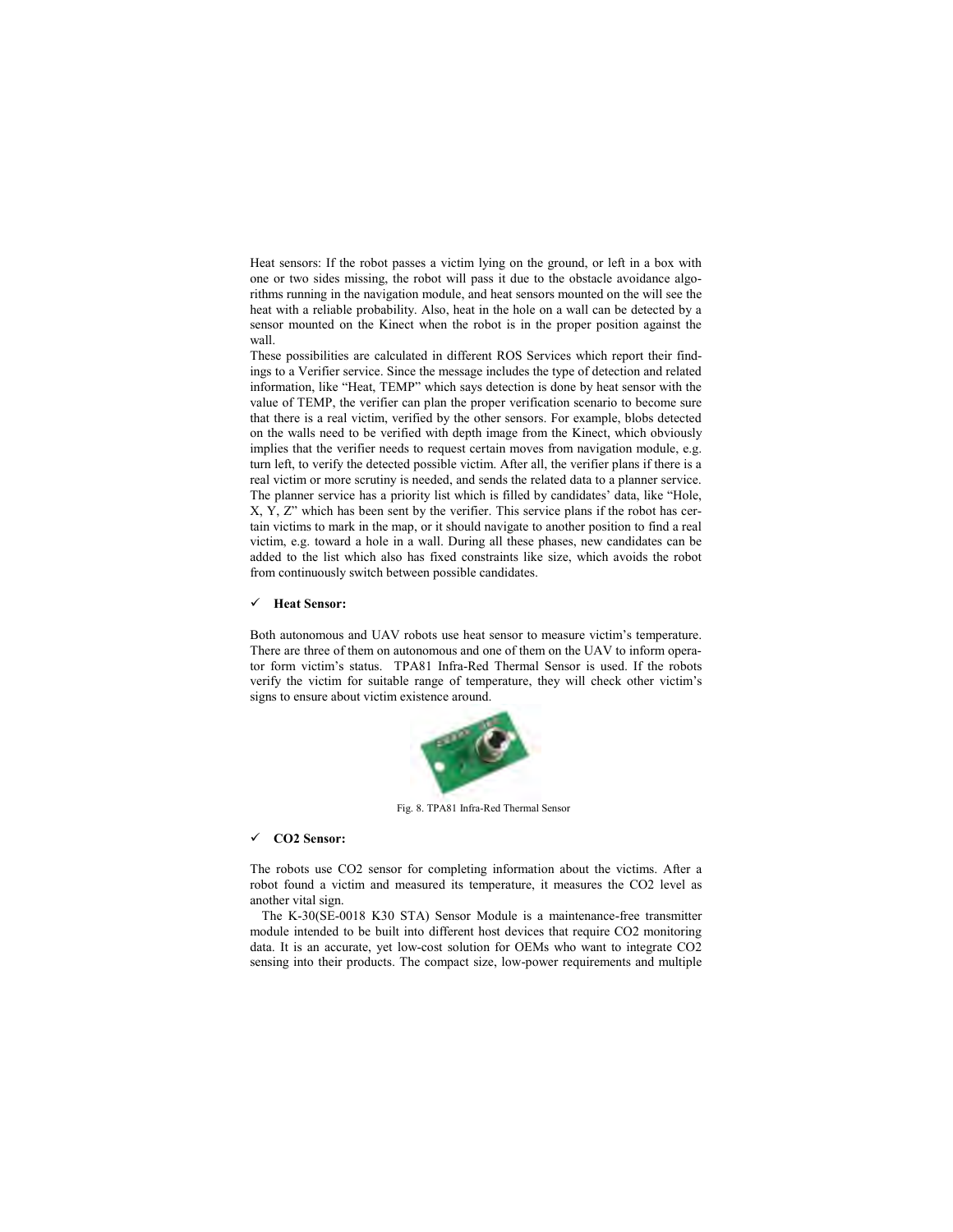output options are intended to be easy to implement into analog or microprocessorbased controls and equipment.



Fig. 9. SE-0018 K30 STA CO2 sensor

## 9 **QR Code Detection:**

One of the important tasks in the RoboCup rescue competition is the QR code Detection. Robots get scores by detecting QR codes which are placed in different spots of the Rescue environment. This task is done by two eye cameras in the left and right sides of the autonomous robot and a Kinect sensor which is placed in front of the robot. We used the QR code packages which are written on ROS framework using Zbar [12] and OpenCV libraries. The position of the QR codes which are detected autonomously by robots will be indicated on the map.



Fig. 10. QR code detection output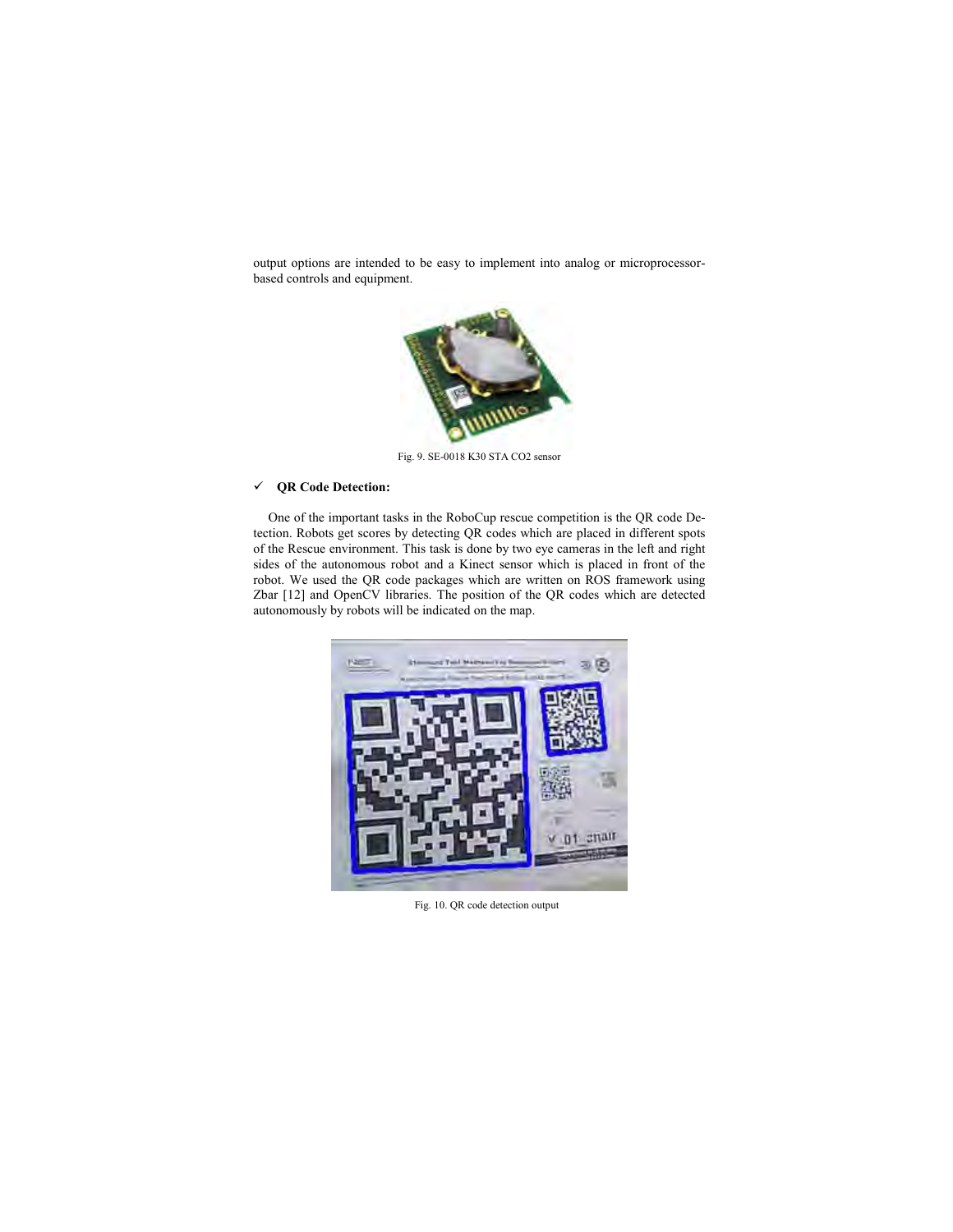#### 9 **Voice:**

The voice should send/receive from robots to the operator station and vice versa. Some victims make a sound to draw the attention of rescuers to get help. This voice is transmitted by a tie microphone to the operator station.

#### 9 **Motion Detection:**

Some victims may have some motions and robots should be able to detect those motions. The robots can do so by frame subtraction methods with its visual sensors.

### 9 **Blub Detection:**

In victim detection part, we use a Kinect sensor for frontal view and two webcams for left and right side views. With Kinect depth data, which is acquired by an infrared laser projector and a monochrome CMOS sensor, we can find and mark areas with different depth like holes in the walls that may contain victims for further explorations. Besides, with RGB data which is acquired by a Kinect RGB camera and two webcams, we can find the circular areas. Blob detector algorithm searches over video frames on different scale-space, from fine to coarse scale by using iterative Gaussian blurring, and using Laplacian filter to find the local maxima and consequently blob shape areas. These areas also mark as the interest areas for further exploration to find victims. [13]



Fig. 11. Blob detector algorithm results on victim location in arena from a captured picture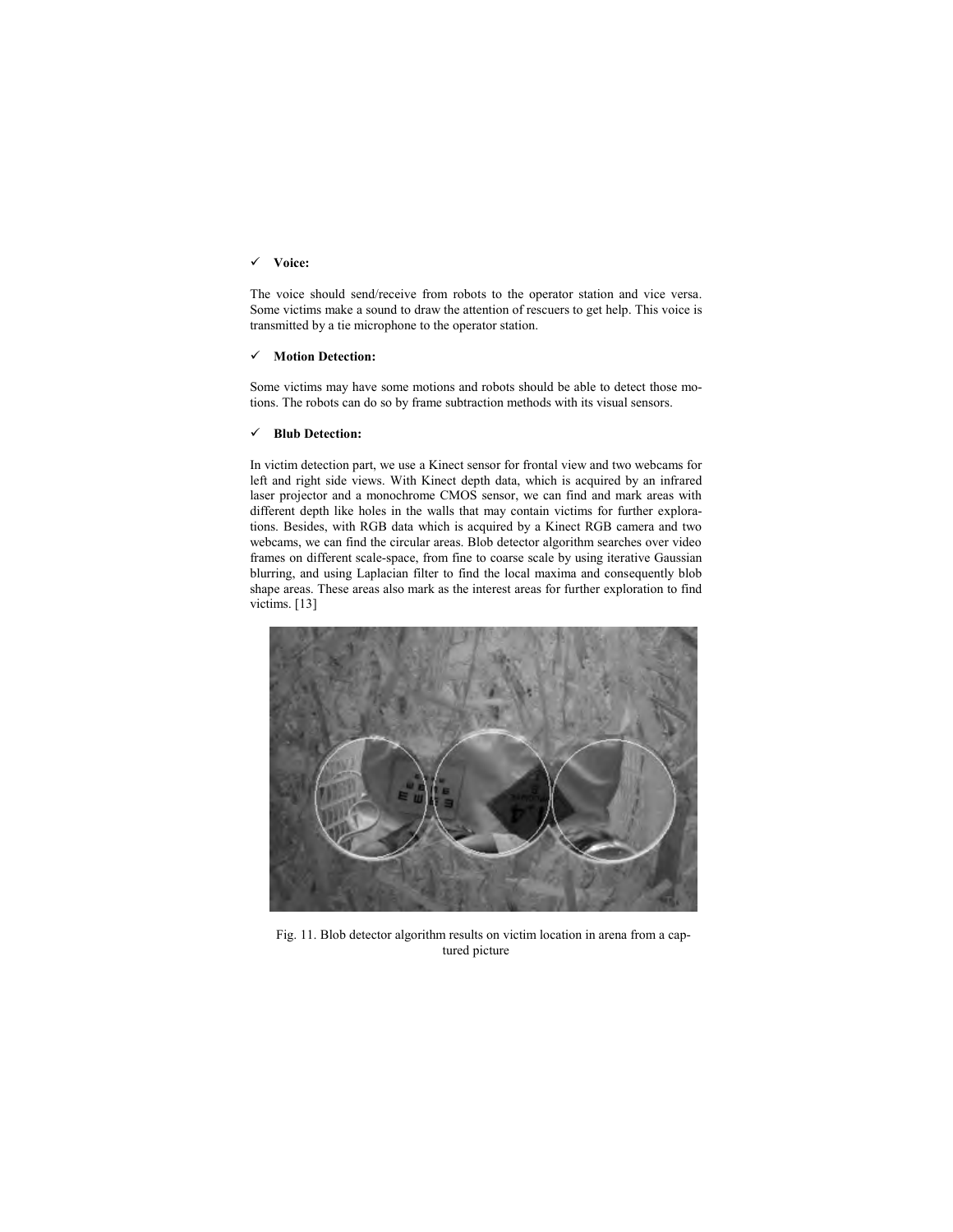# **8. Robot Locomotion**

### **Autonomous Robot:**

The mechanical structure of this robot is composed of four wheels and a box in the middle. The battery, the motor control circuit and the ECU are places in the box. The robot is equipped with an inactive suspension system change the angle of the wheels while passing through the obstacles so that the robots can have maximum stability. It also destroys the angle of box with skyline. The suspension system of the robot works with no spring or damper. Each wheel is also designed so that it can be set at angles of 90, 60, 30, 0 degree towards the middle box. We use the offroad RC cars wheels for this robot. The robot motion is provided by four electric motor-gearboxes. The mechanical unit weight is about 5 Kg.



Fig. 12. Autonomous robot design in SolidWork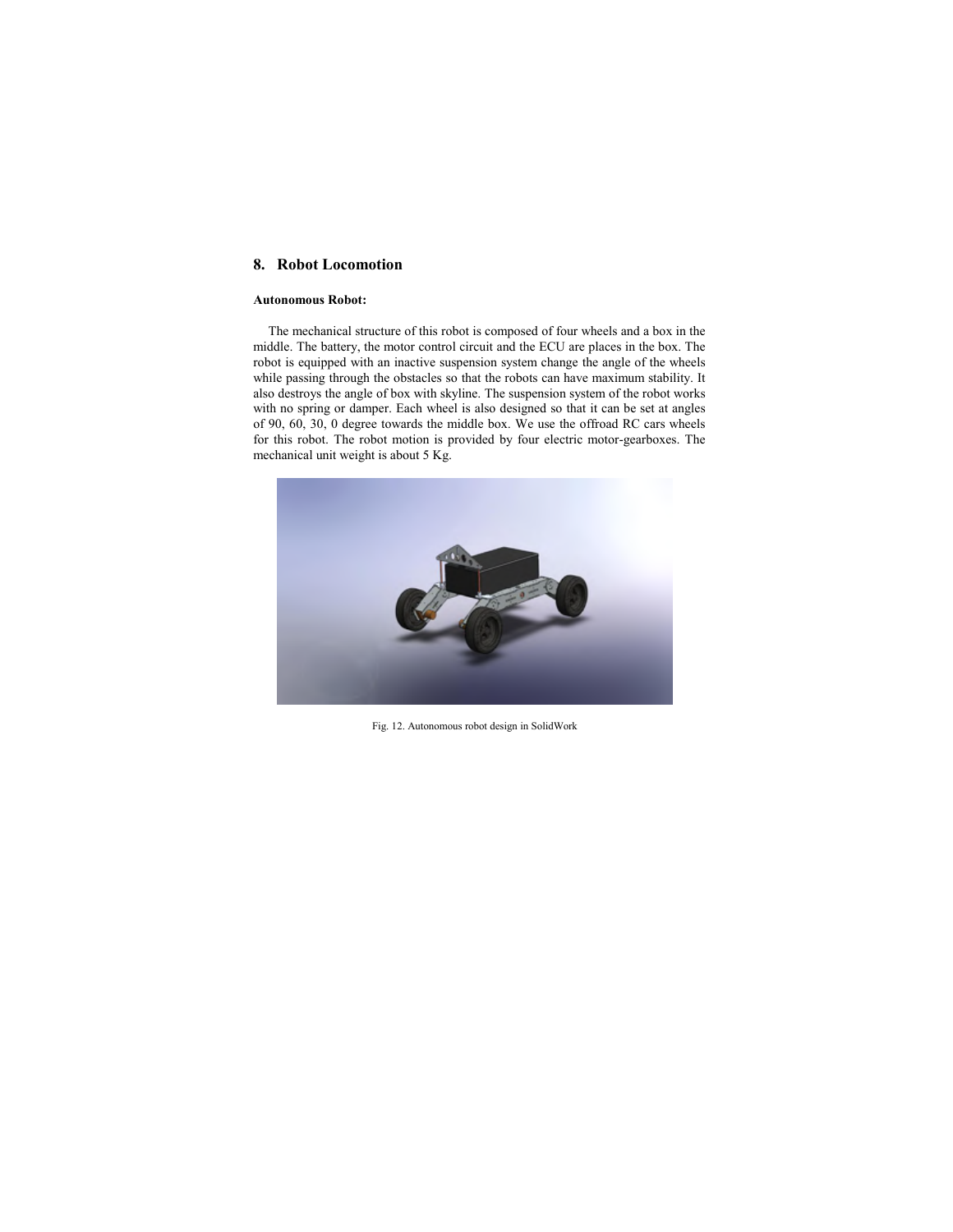

Fig. 13. Autonomous robot

## **UAV Robot:**

We have a flying robot in the form of quad. The task of the flying robot is mapping the rescue environment and detecting victims. So, it is equipped with a Kinect sensor and a 1 DOF camera in front of it. The Kinect is placed at the top of the board plane and separated by dampers to prevent vibrations of the flight. The body of the robot is made of carbon fiber with square profiles. The Kinect-Robot design is inspired by the robot called "Dog air".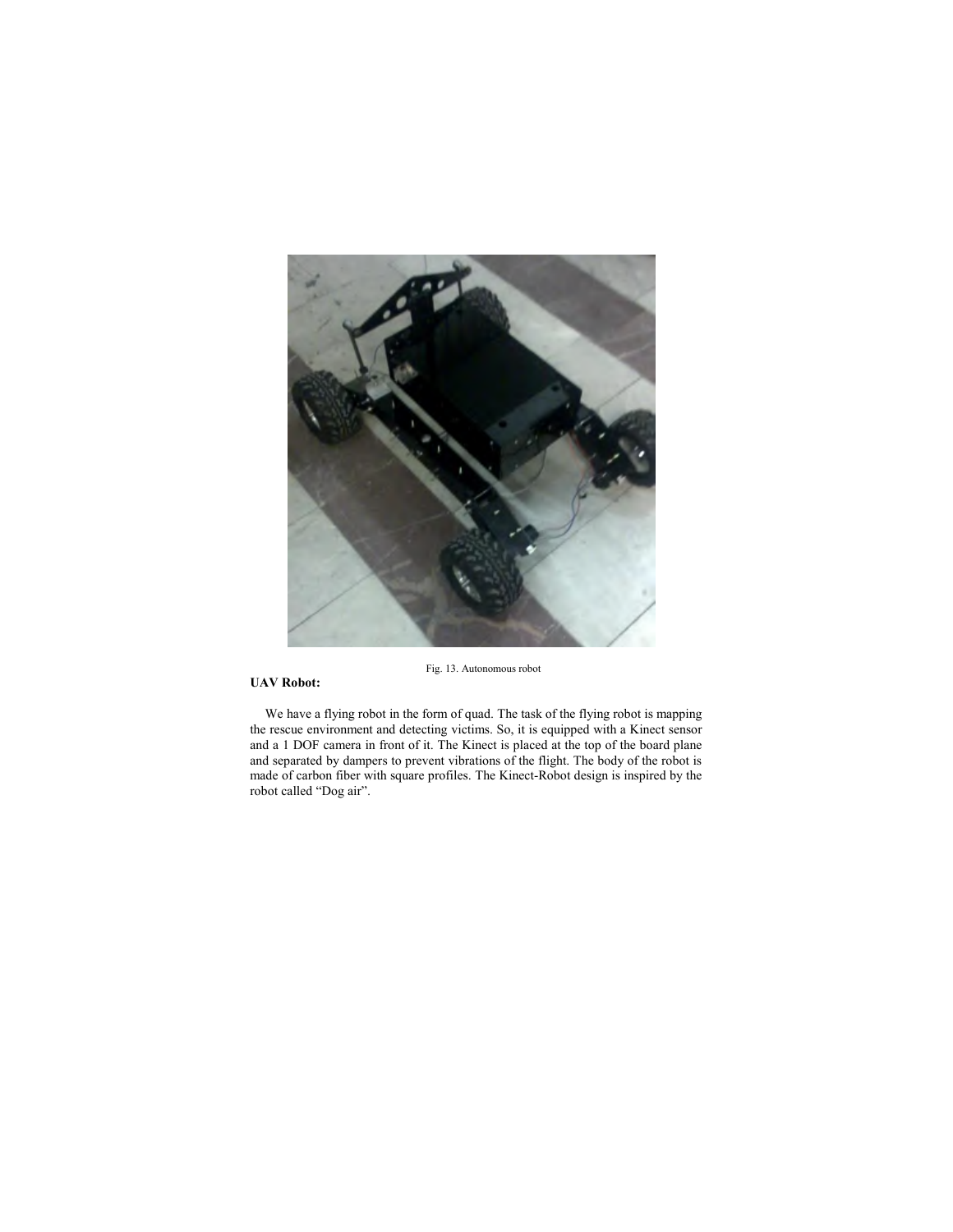

Fig. 14. Dog air robot [14]

All the flying robots, which are equipped with Kinect, suffer from occlusion of the viewing angle of the propellers of the robot. To solve this problem, there are two approaches: one is to place the Kinect on the top of the robot, and the other one is to place it at the bottom of robot. Both of these methods have some advantages and disadvantages simultaneously.

In the first case, if we put Kinect on the top of the robot, it will have more height and because of its heavy weight this kind of design leads to imbalance robot maneuvers. The Pelican is an example of this kind of design.

In the other case, if we put Kinect at the bottom of the robot, crashing accidents will cause more damages to the Kinect. Also, it will be close to the battery and the heat from the battery will make some problems for it.



Fig. 15. Pelican quad-copter[15]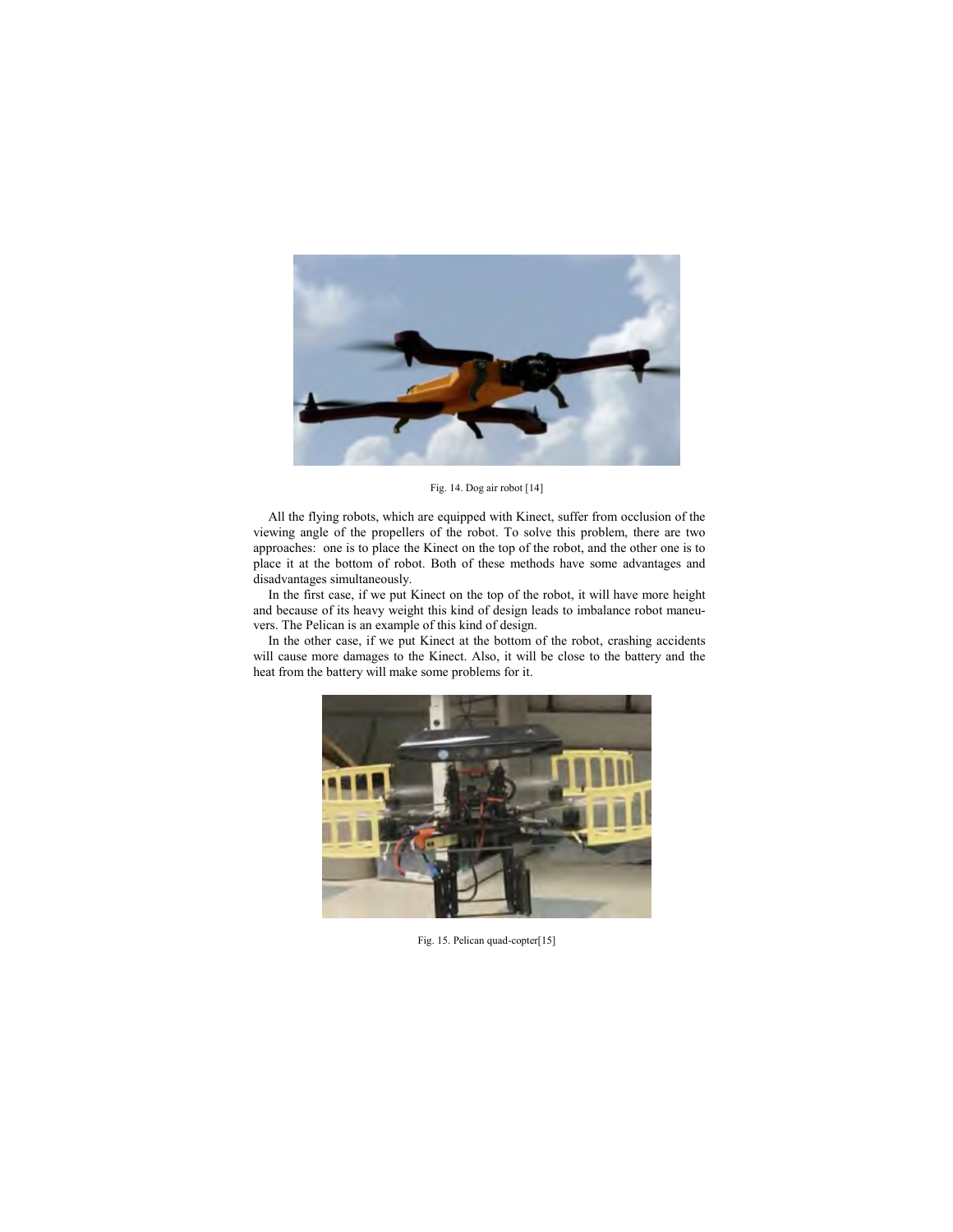

Fig. 16. Kinect-rigged quad-copter[16]

The ARC Quadcopter solved these problems by presenting a new design for our robot. The weight of the robot is about 2.2kg and its length, width, and height are 30, 30 and 14 inches respectively. We placed the two forward motors below their initial positions. This design gives us the opportunity to achieve a greater viewing angle. The height of rotors and frames provide sufficient distance from the battery and main board of the robot. Our design is illustrated in the following picture:



Fig. 17. UAV robot design in CATIA

In addition, by decreasing the Kinect height about 2 inches with respect to 10 inches propellers, it creates a safe zone for it in the case of crashes. Also, by putting the Kinect in the front side of the robot and putting the batteries in the back, we could keep the Center of Gravity at the Centre of the robot.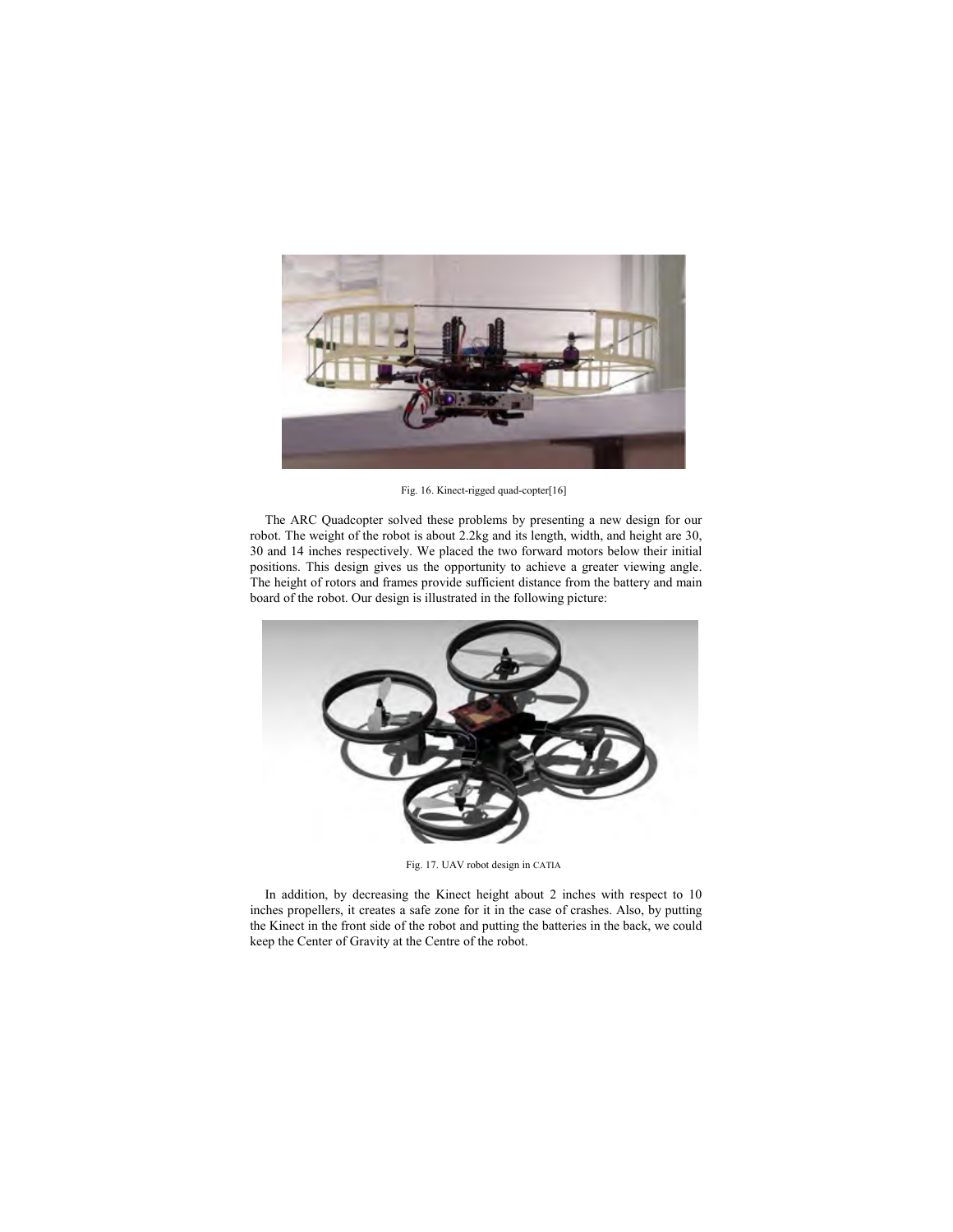## **9. Other Mechanisms**

The robot has an arm with two degrees of freedom including a rotational and axial movement. A Kinect is mounted on top of this arm and the arm can move it up to 60 cm. This arm works with two servo motors. The mechanism of this action is similar to the car antenna.

### **10. Team Training for Operation (Human Factors)**

We have two robots for rescue, autonomous unmanned ground vehicle (A-UGV) and unmanned air vehicle (UAV). A-UGV is fully autonomous robot that can move in the arena and gather information from environment such as heat, voice, image, and etc. Then, it sends them for an operator station. Also, UAV robot can fly in the arena and make 2D or 3D online map. Then, it sends them for the operator station.

Finally, the system in the station will merge the maps of two robots. So, the human rescuers can see the location of victims as well as find the best path to them.

#### **11. Possibility for Practical Application to Real Disaster Site**

We use UAV robot which can fly in the real disaster site to make a practical map of the environment and find victims very quickly. Then, it sends this information to human rescuers to help them in the upcoming rescue operations.

Besides, the robust mobility platform of A-UGV robot enables it to move in harsh environments in order to locate victims and check their vital signs.

## **12. System Cost**

#### **Autonomous Robot:**

| N <sub>0</sub> | Object               | <b>Unit Price</b> | <b>Total Price</b> |
|----------------|----------------------|-------------------|--------------------|
|                | <b>Motion Motor</b>  | 40\$              | 200\$              |
| 2              | Servo Motor(mx 106)  | 493\$             | 1972\$             |
| ζ              | Servo Motor(mx 28)   | 225\$             | 450\$              |
|                | <b>Laser Cutting</b> | 80\$              | 80\$               |
|                | Turning              | 30\$              | 30\$               |
|                | <b>Bolts</b>         | 10\$              | 10\$               |
|                | Sensors              | 2550\$            | 2550\$             |
| 8              | Camera               | 90\$              | 180\$              |
| Q              | Driver               | 40\$              | 80\$               |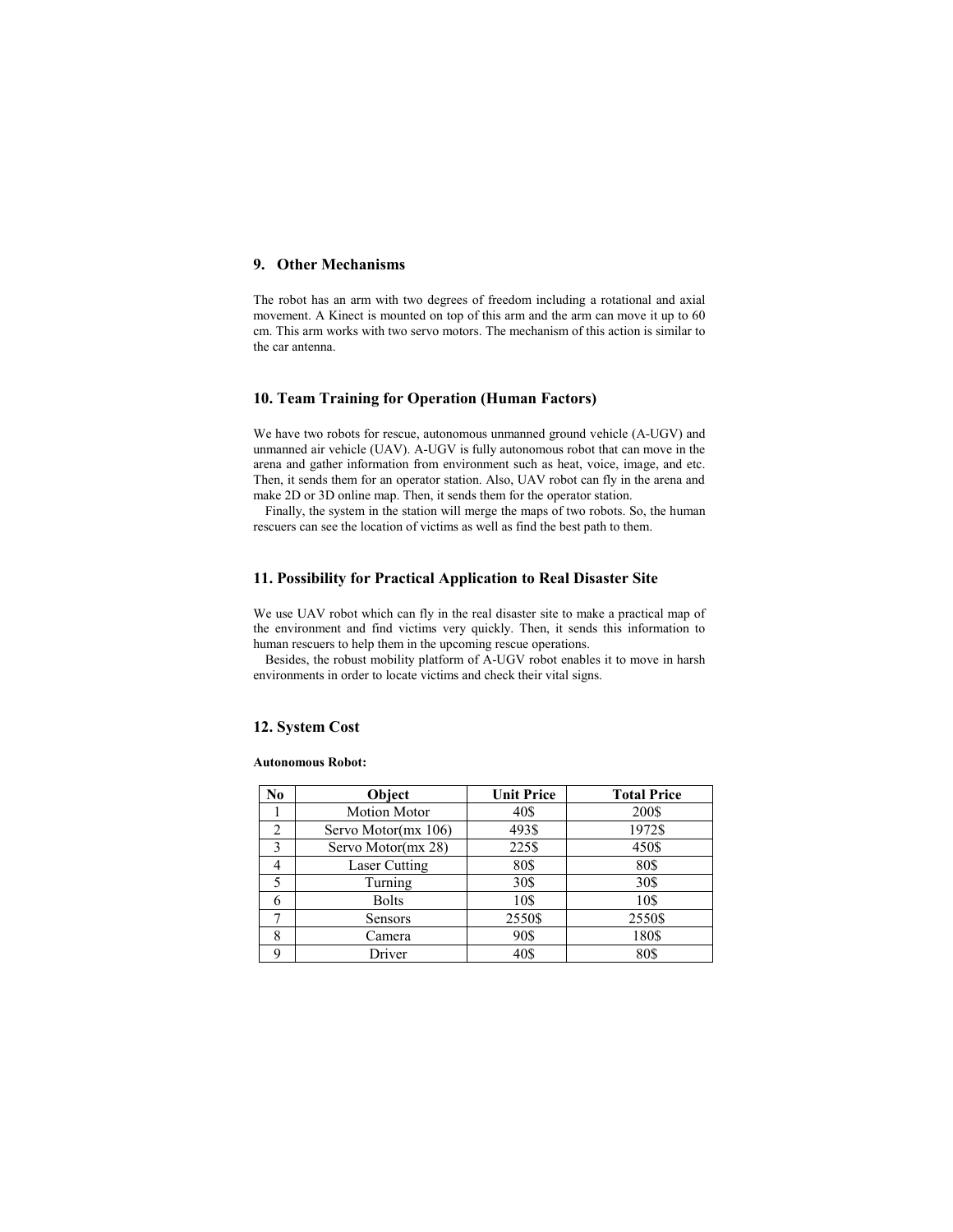| ιv | Main board  | 200\$ | 200\$  |
|----|-------------|-------|--------|
|    | Mini PC     | 530\$ | 530\$  |
|    | Total Price |       | 8817\$ |

## **UAV Robot:**

| No | Object             | # | <b>Unit price</b> | <b>Total price</b> |
|----|--------------------|---|-------------------|--------------------|
| 1  | IMU                | 1 | 16\$              | 16\$               |
| 2  | flight control     | 1 | 100\$             | 100\$              |
| 3  | video transmitter  | 1 | 22\$              | 22\$               |
| 4  | main board         | 1 | 200\$             | 200\$              |
| 5  | Sonar              | 1 | 40\$              | 40\$               |
| 6  | Camera             | 2 | 100\$             | 200\$              |
| 7  | Motor              | 4 | 55\$              | 220\$              |
| 8  | speed control      | 4 | 40\$              | 160\$              |
| 9  | <b>Battery</b>     | 1 | 100\$             | 100\$              |
| 10 | Kinect             | 1 | 150\$             | 150\$              |
| 11 | Prop               | 4 | 30\$              | 120\$              |
| 12 | Radio              | 1 | 445\$             | 445\$              |
|    | <b>Total Price</b> |   |                   | 1593\$             |

## **13. Lessons Learned**

Our goal of participating in this competition is far more than just winning awards. First of all, this is our first experience in RoboCup competitions and we have new robots to test them in a real challenge. So, this contest could be a very good benchmark for identifying our strengths and weaknesses. We can use this precious experience to improve our team and robots for the future competitions.

## **References**

[1]http://fei.edu.br/rcs/2014/TeamDescriptionPapers/RoboCup@Home/AUT@HomeTDP\_Ro boCup2014.pdf

[2]http://fei.edu.br/rcs/2014/TeamDescriptionPapers/Humanoid/TeenSize/RoboCup2014- AUTUofM%20Humanoid%20TeenSize%20Team.pdf.

[3] http://wiki.ros.org